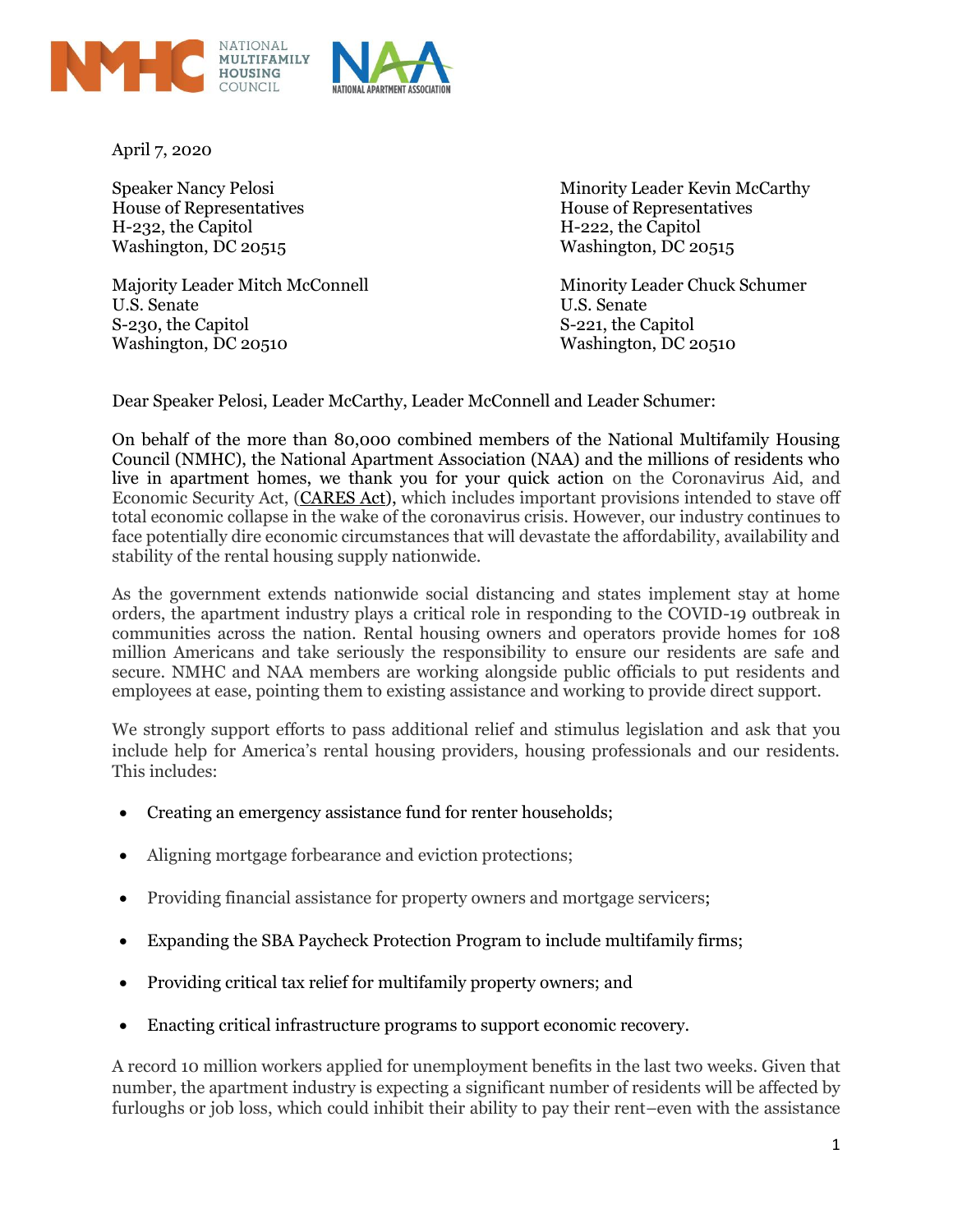

provided by the CARES Act. The industry is also challenged by residents who are fully able to meet rental obligations but may be persuaded by rent strikes or misunderstand their continued requirements and the importance of making timely rental payments.

With that in mind, apartment firms are bracing for an uptick in late payments and skips for April and likely even bigger jumps for May and possibly June. According to Amherst Holdings research, in an extreme scenario, more than 25 percent of the households that rent in the U.S. may need help making payments because of the coronavirus, requiring up to \$12 billion a month in government support. Rental housing providers are gravely concerned about their ability to keep up with their financial responsibilities, which remain unchanged as more jurisdictions adopt renter protections with limited relief for housing providers. Owners and operators rely on rental income to pay employee payroll, mortgage payments, taxes, insurance and, importantly, use these funds to maintain continuity of essential services for apartment communities as many renters must shelter in place.

In addition to those pressing concerns, our nation was facing a housing affordability crisis – brought on by a housing supply shortage and crumbling infrastructure – long before the onset of the COVID-19 crisis. If lawmakers do not act, this ongoing crisis, paired with the economic downfall brought on by COVID-19, will only worsen. Apartment operators, employees and residents need additional economic relief to avoid a total collapse of the rental housing sector, which contributes \$3.4 trillion annually to the U.S. economy.

For this reason, NMHC and NAA are asking that you include the following proposals in the phase four recovery stimulus package:

**Create an Emergency Rental Assistance Program:** While the CARES Act includes a number of provisions for individuals and businesses, such as direct payments to individuals and families, expanded unemployment insurance and a small business loan/grant program that will be helpful to renters and the rental industry, these funds are not tied to housing obligations and will not be sufficient to address the financial challenges that both renters and the rental industry are now facing. More direct emergency rental assistance is necessary, particularly for those who do not presently receive federal housing assistance through the U.S. Department of Housing and Urban Development (HUD). Congress must create an emergency rental assistance program for those who are impacted by the COVID-19 crisis and struggle to cover housing expenses. To facilitate support for impacted households, Congress can look to lessons learned from past disasters such as Hurricane Katrina, where state and local housing agencies acted as a conduit, working with both residents and owners to ensure rent obligations go directly to the property.

**Align Mortgage and Financial Forbearance and Eviction Protections and Provide Financial Assistance to Property Owners and Mortgage Servicers:** Like other Americans, housing providers have financial obligations to meet on a regular basis including mortgages, utilities, payroll, insurance and taxes. And like many renters, the COVID-19 crisis is impacting large, medium and small housing providers, but could be especially devastating to smaller housing providers who ultimately make up the majority of rental property owners. These small businesses often function on low margins that cannot sustain substantial losses of rental income for any period of time. This could result in a reduction of housing quality and services as owners make tough decisions about reserves and reducing expenses. To protect both renters and rental property owners, Congress must address the following: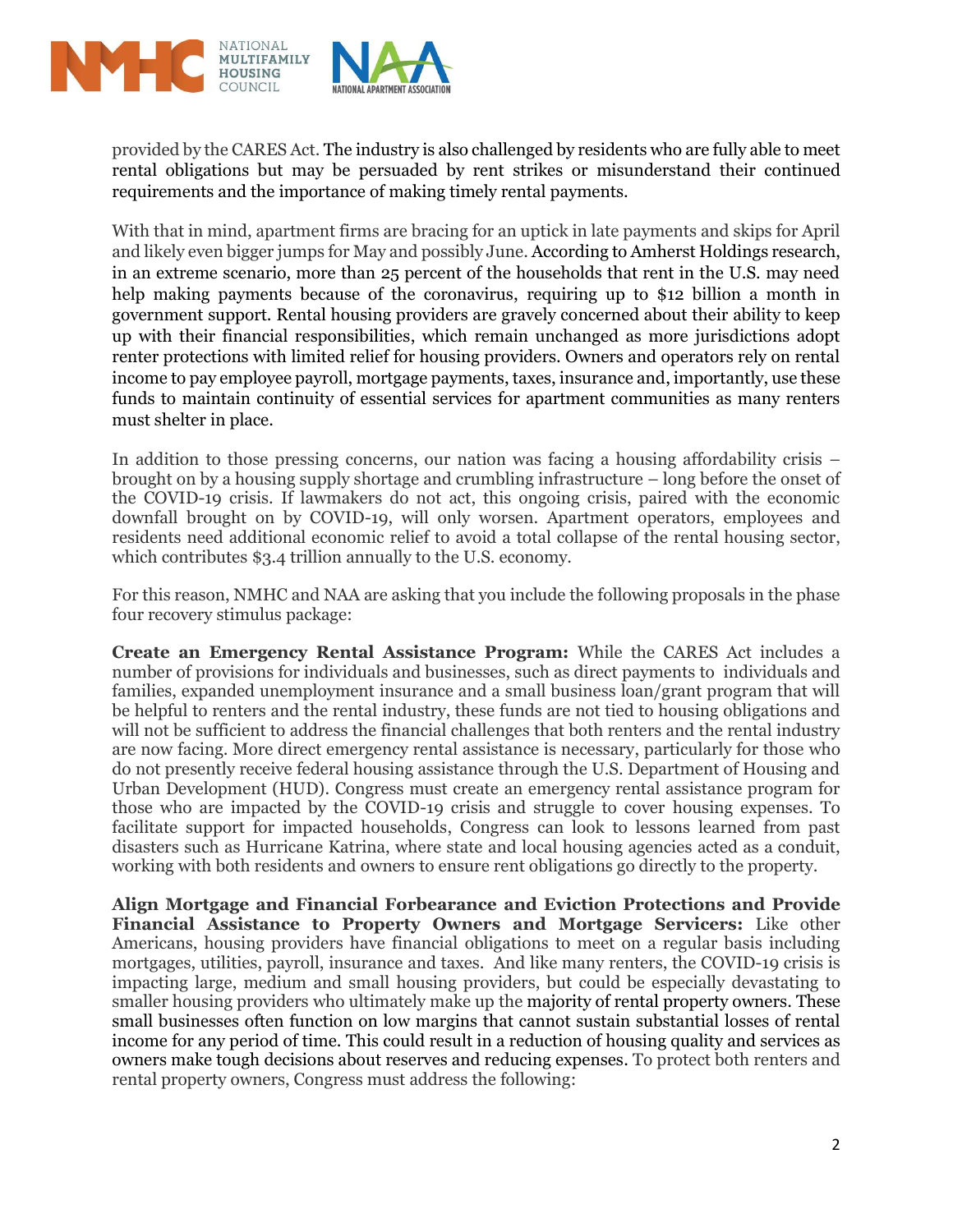

• **Clarify and Further Target Eviction Moratorium Protections:** Our industry understands the importance of housing stability and the benefits of minimizing displacement during this crisis, yet we believe any limitations on evictions must be narrowly tailored. As part of the CARES Act, Congress approved a 120-day moratorium on eviction filings, late fees and other penalties. And while the intention was to limit the moratorium to properties with a federally insured mortgages (Fannie Mae, Freddie Mac and FHA) and properties participating in a covered housing program, such as those administered by the U.S. Department of Agriculture's (USDA's Rural Development (RD), concerns have been raised about the scope of the legislative language and its reach to other types of loans. We believe Congress should make clear that the moratorium, as currently enacted, applies only to those cited above.

Another area of clarification that is needed pertains to the intent of the CARES Act to maintain the ability of property owners to move forward with evictions in cases of criminal activity or other activities that endanger the community. Following enactment of the CARES Act, there has been confusion amongst residents and housing providers, and we urge Congress to strengthen this language to specifically identify the ability of property owners to move forward with necessary evictions. This is crucial to maintaining the health and safety of rental housing communities.

Lastly, one particular area of concern with the CARES Act is that the protection provided by the eviction moratorium was not limited to those financially impacted by COVID-19. Congress must swiftly address this discrepancy by clarifying that the national eviction moratorium be limited to those negatively impacted by COVID-19. Protections offered should not only be limited to those adversely affected by the outbreak, but also require residents to officially notify the property owner of temporary financial hardship, request temporary assistance/relief from the property owner and acknowledge the contractual terms of the lease remain in effect.

- **Expand Mortgage Forbearance Protections to All Types of Mortgages and Property-level Financial Obligations:** The CARES Act provided forbearance protections for multifamily properties with federally backed mortgages for a 90-day period. This protection needs to be expanded to all types of mortgages and loans issued by a federally regulated financial institution (private bank, life company, CMBS, etc.). The forbearance should also be expanded to other property-level financial obligations such as property taxes, insurance payments, utility service, etc.
- **Reconcile Forbearance and Eviction Moratorium Timelines:** Congress and federal regulators must ensure that forbearance protections are in place for the same length of time as any local, state or federal eviction moratoriums. The Act presently limits forbearance to a 90-day time period, which is out of alignment with the 120-day eviction moratorium. Eviction protections also include a required 30-day delay before an eviction proceeding can be initiated. Thus, the actual eviction timeline is closer to 150 days plus time for court processing and execution. We urge Congress to allow notices to vacate to proceed at the conclusion of the initial forbearance period and within any additional required notice period as renter protections are already embedded in the local law and judicial process for evictions that do not allow for the immediate removal of a tenant. It is important that the timelines are realigned to stop the potential for financial delinquencies and defaults in the rental housing market.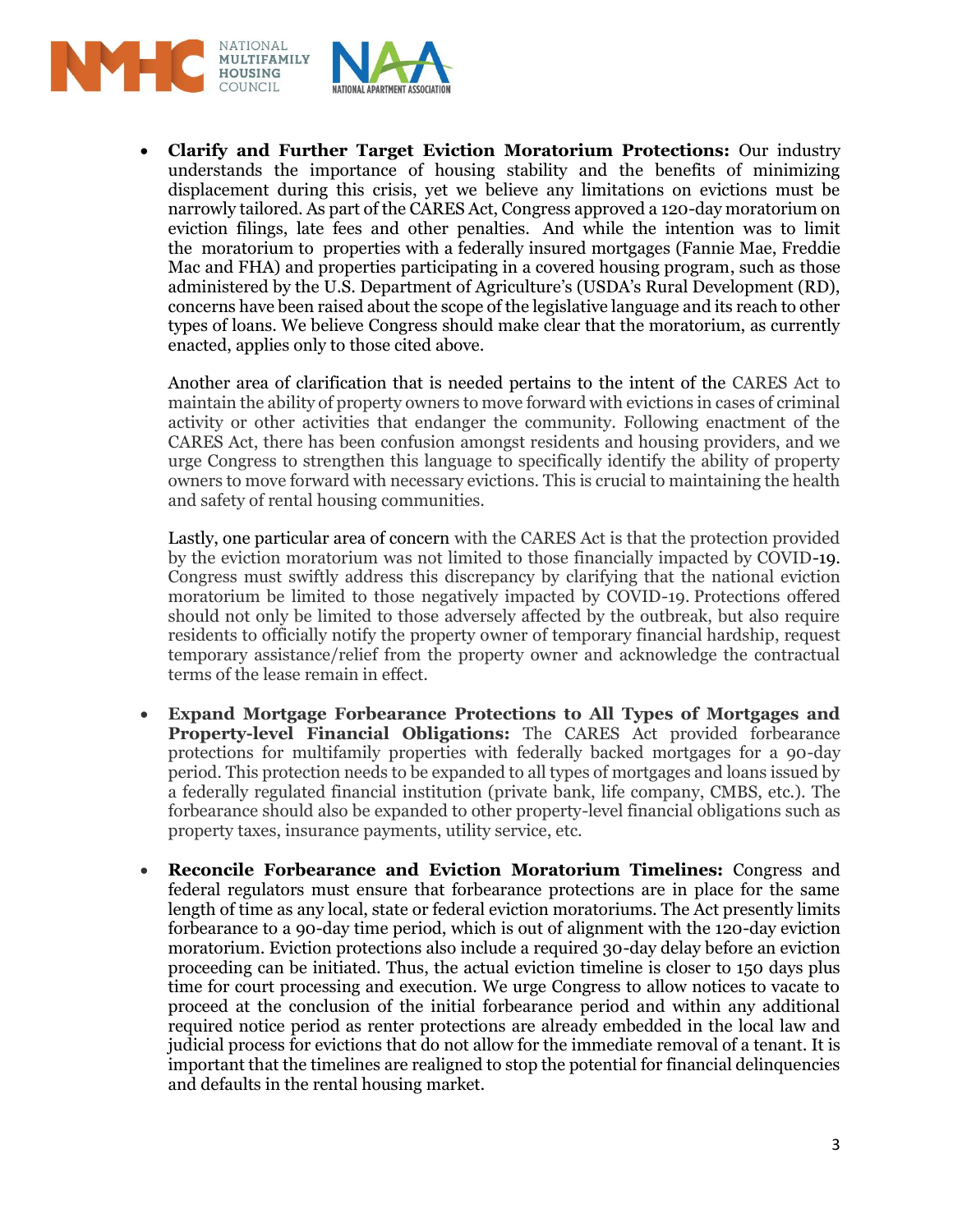



- **Provide Financial Assistance and Protection for Financial Property Obligations**: In order for owners and operators to ensure viability of apartment and rental housing communities, financial assistance and protections should be expanded to other property-level financial obligations such as property taxes, insurance payments, utility service, and the like. This assistance and protection is needed to avoid any type of negative disruption or impact on renters or housing providers, which could include loan default, tax liens or other negative legal actions—and ultimately put the property and its residents at risk.
- **Amend Forbearance Repayment Schedules:** Borrowers who request forbearance should be given 12 months to bring the loan current or be allowed to alter the loan terms to add the cost to the back of the mortgage. Forbearance and eviction moratorium protections should not extend beyond the end of the national disaster declaration period and apply only to those experiencing financial hardship because of COVID-19.
- **Create a Federal Reserve Credit Facility for Mortgage Services:** Servicers of multifamily mortgages are an important part of the financial flows within the multifamily industry and have obligations to advance funds during mortgage forbearance. Congress should direct the Board of Governors of the Federal Reserve System and the Secretary of the Treasury, pursuant to the authority granted under section 13(3) of the Federal Reserve Act, to extend credit to multifamily mortgage servicers and other obligated advancing parties that, in each case, have liquidity needs due to the COVID-19 emergency or due to compliance with the CARES Act with respect to multifamily mortgage loans and to extend further credit to mortgage servicers for other liquidity needs due to the actual or imminent delinquency or default on mortgage loans due to the COVID-19 emergency.

**Expand the Small Business Administration's Paycheck Protection Program to Include All Multifamily Businesses:** Despite original Congressional intent to assist all lines of business with the PPP, the SBA issued an interim final rule on April 2 that specifically denies eligibility to rental housing developer and owner firms. We urge Congress to compel the SBA to reverse this decision and expand eligibility to rental housing firms and student housing operators so that they can protect their employees and their operations with these loan and grant funds.

Further, the CARES Act provided an eligibility waiver for certain business concerns with more than 500 employees but with more than one physical location, such as in the hotel industry. The multifamily industry operates under a very similar business model to other sectors targeted for inclusion with this language but is not part of the North American Industry Classification System (NAICS) codes that were granted this exemption. Because of the common structure of multifamily property operation, we believe that it is critical that Congress also extend similar eligibility to multifamily and student housing businesses.

**Provide Critical Tax Relief for Multifamily Property Owners:** We urge Congress to address an unintended consequence of the *Tax Cuts and Jobs Act* (TCJA) that harms our industry's ability to invest in housing production and rehabilitation. The TCJA included a drafting error that adversely impacts the depreciation of any property placed in service prior to 2018. The *Multifamily Depreciation Parity Act of 2019* (S. 2984 / H.R. 5313) has been introduced to address this issue and would allow multifamily firms to depreciate buildings placed in service prior to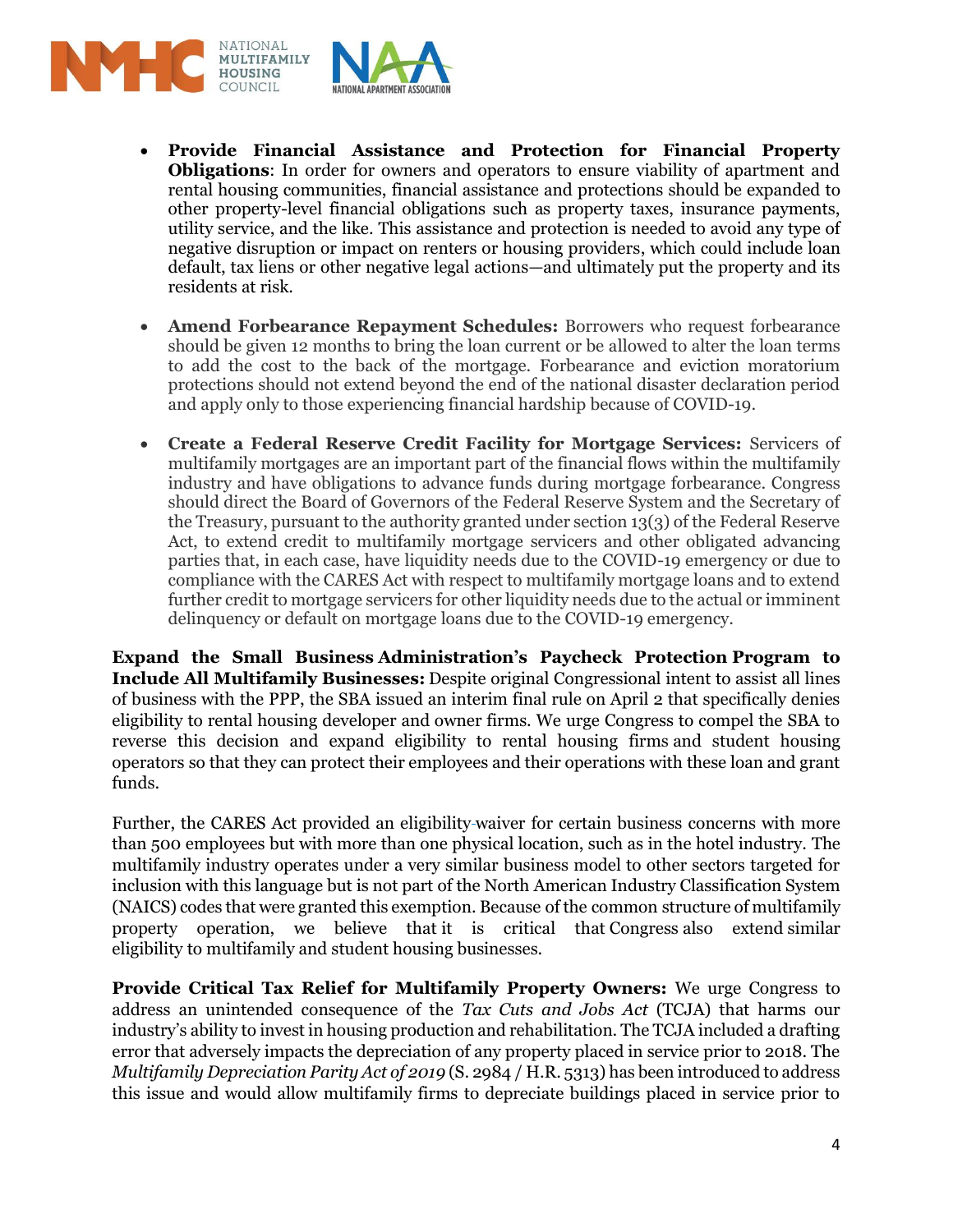

2018 over the congressionally intended 30 years as opposed to 40 years (under TCJA). This would help increase cash flows for impacted owners. We believe this relief is appropriate in light of current events, as it would give many multifamily property owners access to immediate equity to use for immediate cash-flow needs.

## **Enact Critical Infrastructure Programs to Support A National Economic Recovery:**

Our requests above are critical to addressing the immediate COVID-19 crisis. Once the outbreak is contained, however, the nation will need to turn its focus to the task of rebuilding the economy and putting Americans back to work. A major infrastructure package could help address severe apartment development and construction challenges created or exacerbated by this crisis, while furthering the nation's economic recovery.

Construction shutdowns, shortages of labor and materials, supply chain disruptions, financial uncertainty, shifting lending and transactional requirements and indefinite delays on land transactions and project entitlements are major obstacles for housing development and rehabilitation projects underway nationwide.

New mechanisms and federal incentives are immediately needed to avoid deepening of America's housing affordability crisis. The apartment industry can play a valuable role in this effort. As you consider infrastructure initiatives, we urge the inclusion of measures that support the interconnectivity between housing and infrastructure and promote housing development at all income levels, including:

- Investing in housing and infrastructure that includes solutions to address the nation's most pressing housing challenges;
- Incentivizing localities to reduce barriers and adopt policies to encourage private sector investment in housing;
- Expanding and enhancing the Low-Income Housing Tax Credit to enable greater production of affordable housing;
- Enacting a Middle-Income Housing Tax Credit (MIHTC) to support workforce housing;
- Enhancing Opportunity Zones to incentivize rehabilitation of housing units;
- Enacting the *Build More Housing Near Transit Act* and better leverage federal transportation dollars to support housing development;
- Enacting the *Yes in My Backyard Act (YIMBY Act)* to help eliminate discriminatory land use policies and remove barriers that depress production of housing;
- Supporting affordable and practical efficiency incentives that enable developers to invest in engineering as well as construction and development costs required to build highperforming multifamily homes; and